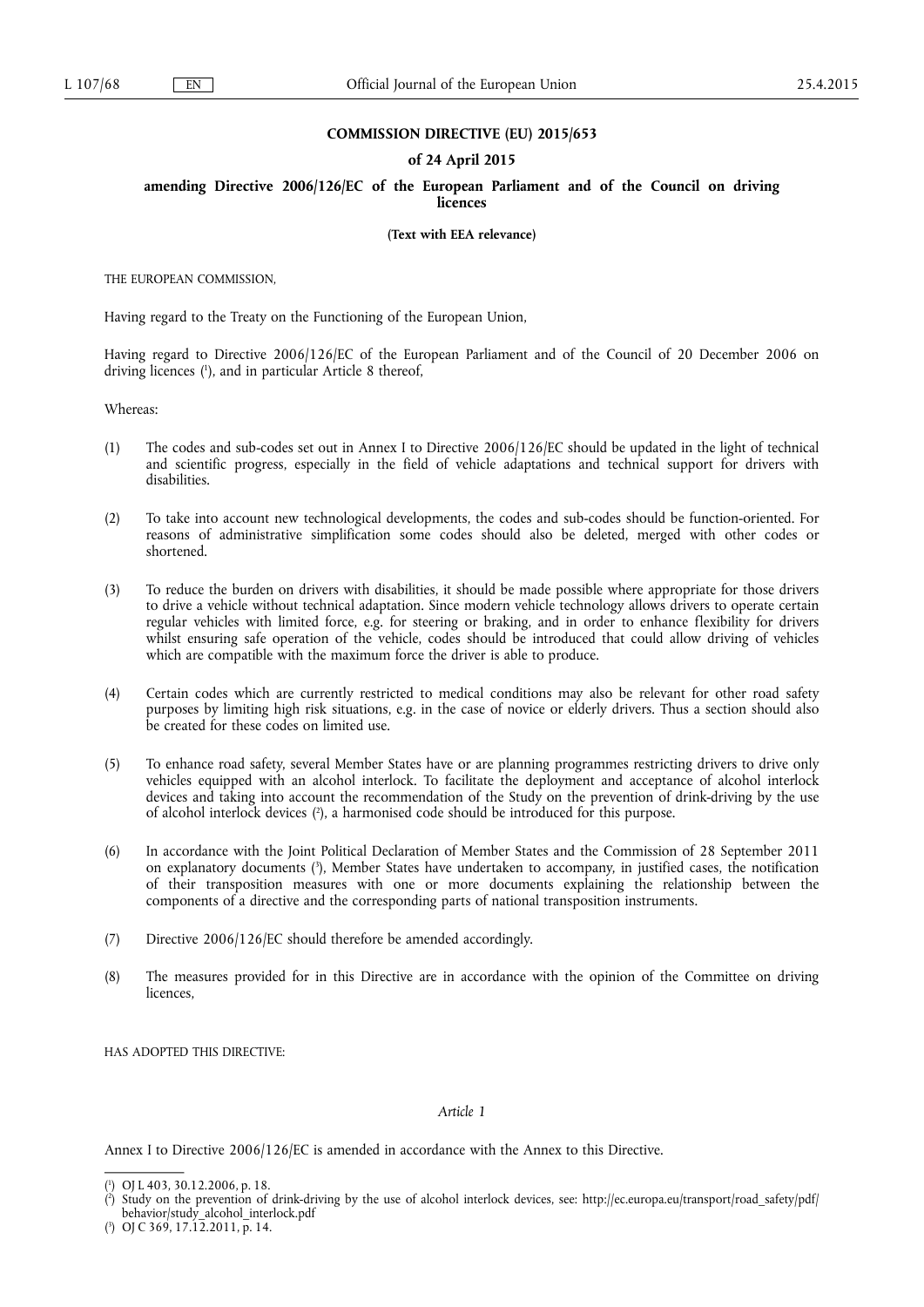#### *Article 2*

1. Member States shall bring into force the laws, regulations and administrative provisions necessary to comply with this Directive by 1 January 2017 at the latest. They shall forthwith communicate to the Commission the text of those provisions.

When Member States adopt those provisions, they shall contain a reference to this Directive or be accompanied by such a reference on the occasion of their official publication. Member States shall determine how such reference is to be made.

2. Member States shall communicate to the Commission the text of the main provisions of national law which they adopt in the field covered by this Directive.

## *Article 3*

This Directive shall enter into force on the twentieth day following that of its publication in the *Official Journal of the European Union*.

*Article 4* 

This Directive is addressed to the Member States.

Done at Brussels, 24 April 2015.

*For the Commission The President*  Jean-Claude JUNCKER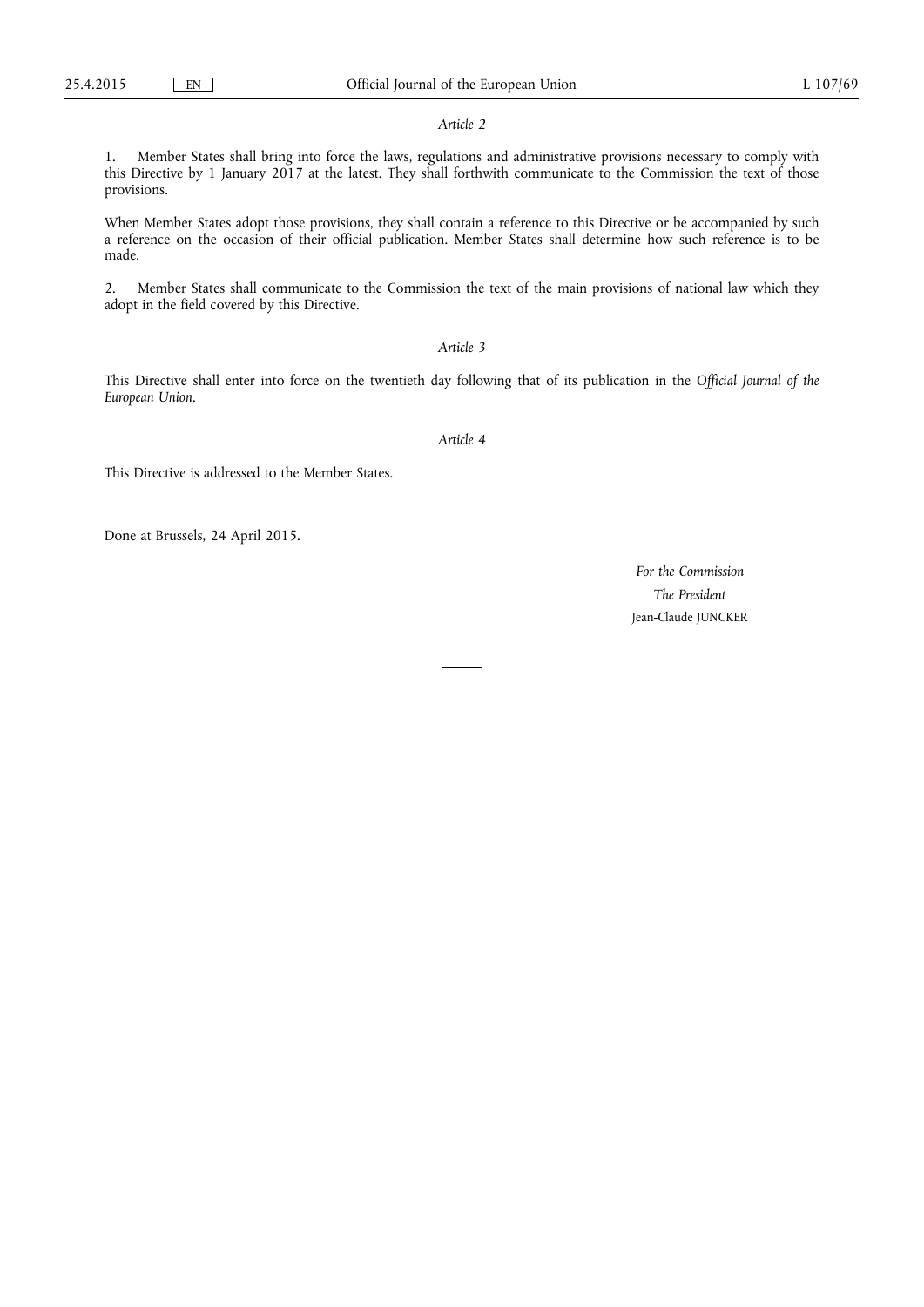### *ANNEX*

In Annex I, Section 3 of Directive 2006/126/EC concerning page 2 of the driving licence, point (a), point (12) is replaced by the following:

'12. additional information/restriction(s), in code form, facing the category affected.

The codes shall be as follows:

— codes 01 to 99: harmonised European Union codes

DRIVER (medical reasons)

- 01. Sight correction and/or protection
	- 01.01. Glasses
	- 01.02. Contact lens(es)
	- 01.05. Eye cover
	- 01.06. Glasses or contact lenses
	- 01.07. Specific optical aid
- 02. Hearing aid/communication aid
- 03. Prosthesis/orthosis for the limbs
	- 03.01. Upper limb prosthesis/orthosis
	- 03.02. Lower limb prosthesis/orthosis

# VEHICLE ADAPTATIONS

- 10. Modified transmission
	- 10.02. Automatic selection of gear ratio
	- 10.04. Adapted transmission control device
- 15. Modified clutch
	- 15.01. Adapted clutch pedal
	- 15.02. Hand operated clutch
	- 15.03. Automatic clutch
	- 15.04. Measure to prevent obstruction or actuation of clutch pedal
- 20. Modified braking systems
	- 20.01. Adapted brake pedal
	- 20.03. Brake pedal suitable for use by left foot
	- 20.04. Sliding brake pedal
	- 20.05. Tilted brake pedal
	- 20.06. Hand operated brake
	- 20.07. Brake operation with maximum force of … N (\*) (for example: "20.07(300N)")
	- 20.09. Adapted parking brake
	- 20.12. Measure to prevent obstruction or actuation of brake pedal
	- 20.13. Knee operated brake
	- 20.14. Brake system operation supported by external force
- 25. Modified accelerator system
	- 25.01. Adapted accelerator pedal
	- 25.03. Tilted accelerator pedal
	- 25.04. Hand operated accelerator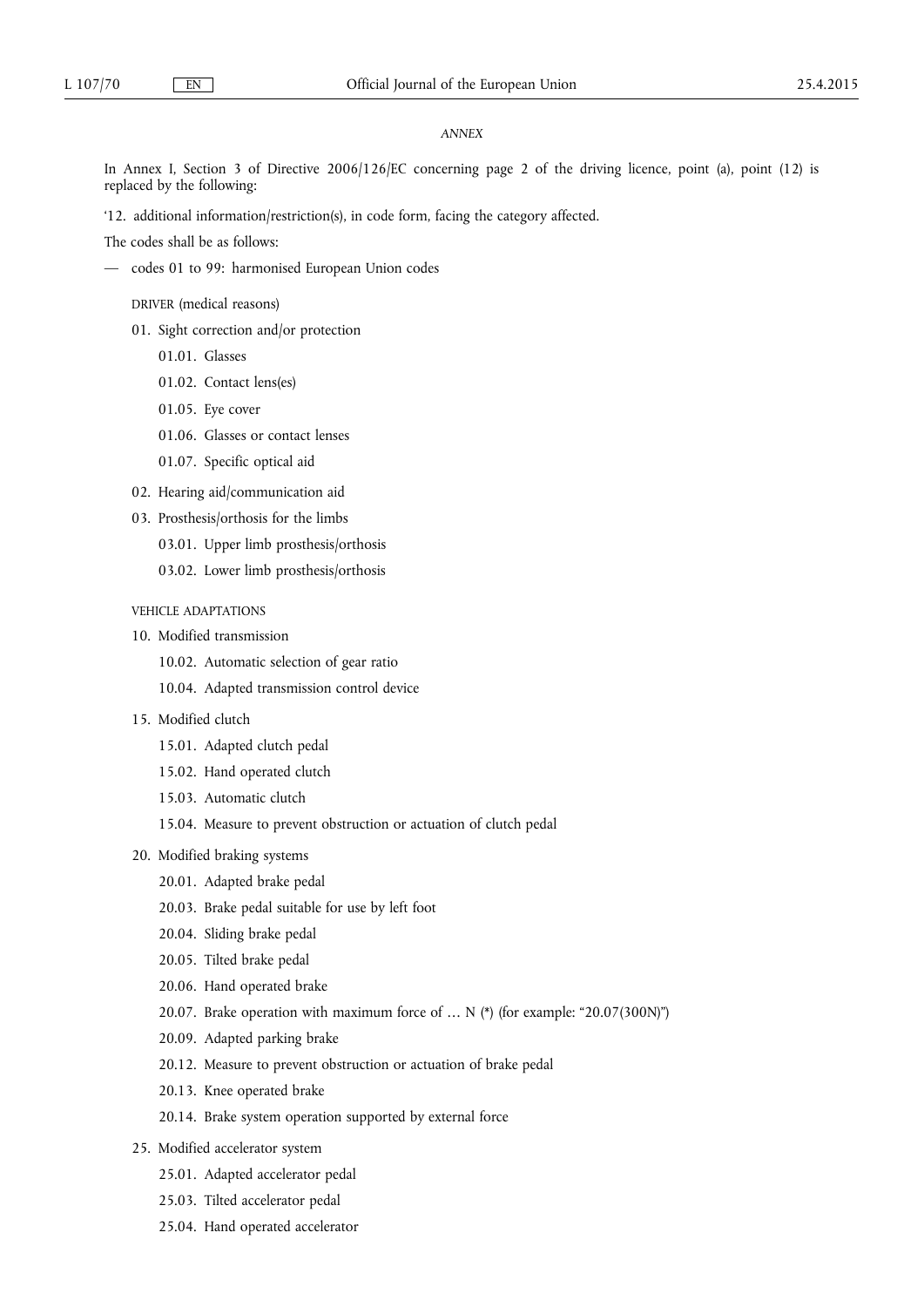- 25.05. Knee operated accelerator
- 25.06. Accelerator operation supported by external force
- 25.08. Accelerator pedal on the left
- 25.09. Measure to prevent obstruction or actuation of accelerator pedal
- 31. Pedal adaptations and pedal safeguards
	- 31.01. Extra set of parallel pedals
	- 31.02. Pedals at (or almost at) the same level
	- 31.03. Measure to prevent obstruction or actuation of accelerator and brake pedals when pedals not operated by foot
	- 31.04. Raised floor
- 32. Combined service brake and accelerator systems
	- 32.01. Accelerator and service brake as combined system operated by one hand
	- 32.02. Accelerator and service brake as combined system operated by external force
- 33. Combined service brake, accelerator and steering systems
	- 33.01. Accelerator, service brake and steering as combined system operation by external force with one hand
	- 33.02. Accelerator, service brake and steering as combined system operation by external force with two hands
- 35. Modified control layouts (lights switches, windscreen wiper/washer, horn, direction indicators, etc.)
	- 35.02. Control devices operable without releasing the steering device
	- 35.03. Control devices operable without releasing the steering device with the left hand
	- 35.04. Control devices operable without releasing the steering device with the right hand
	- 35.05. Control devices operable without releasing the steering device and the accelerator and braking mechanisms
- 40. Modified steering
	- 40.01. Steering with maximum operation force of … N (\*) (for example "40.01(140N)")
	- 40.05. Adapted steering wheel (larger/thicker steering wheel section, reduced diameter, etc.)
	- 40.06. Adapted position of steering wheel
	- 40.09. Foot operated steering
	- 40.11. Assistive device at steering wheel
	- 40.14. One hand/arm operated alternative adapted steering system
	- 40.15. Two hand/arm operated alternative adapted steering system
- 42. Modified rear/side view devices
	- 42.01. Adapted device for rear view
	- 42.03. Additional inside device permitting side view
	- 42.05. Blind spot viewing device
- 43. Driver seating position
	- 43.01. Driver seat height for normal view and in normal distance from the steering wheel and the pedals
	- 43.02. Driver seat adapted to body shape
	- 43.03. Driver seat with lateral support for good stability
	- 43.04. Driver seat with armrest
	- 43.06. Seat belt adaptation
	- 43.07. Seat belt type with support for good stability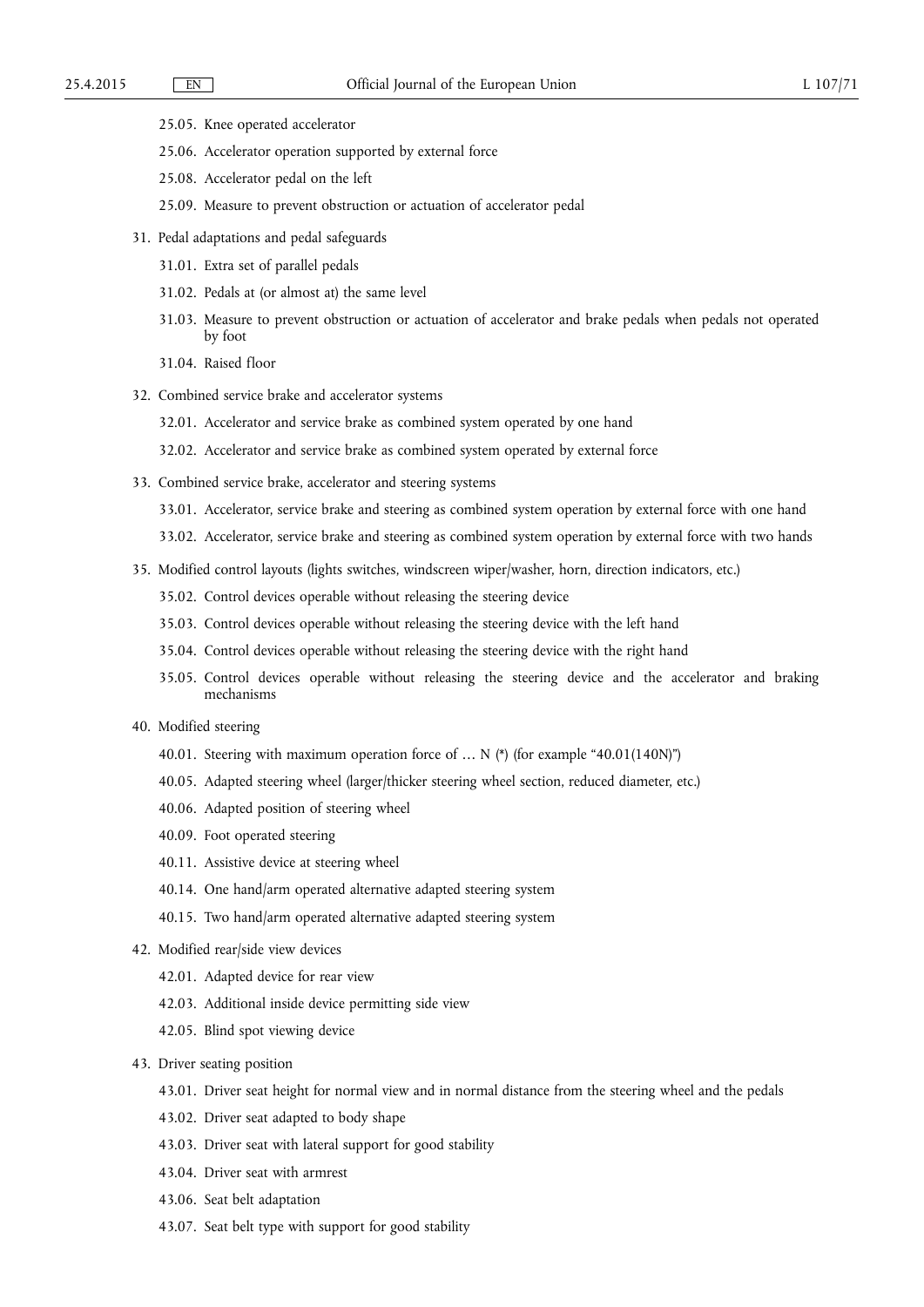- 44. Modifications to motorcycles (sub-code use obligatory)
	- 44.01. Single operated brake
	- 44.02. Adapted front wheel brake
	- 44.03. Adapted rear wheel brake
	- 44.04. Adapted accelerator
	- 44.08. Seat height allowing the driver, in sitting position, to have two feet on the surface at the same time and balance the motorcycle during stopping and standing.
	- 44.09. Maximum operation force of front wheel brake … N (\*) (for example "44.09(140N)")
	- 44.10. Maximum operation force of rear wheel brake  $\ldots$  N (\*) (for example "44.10(240N)")
	- 44.11. Adapted foot-rest
	- 44.12. Adapted hand grip
- 45. Motorcycle with side-car only
- 46. Tricycles only
- 47. Restricted to vehicles of more than two wheels not requiring balance by the driver for starting, stopping and standing
- 50. Restricted to a specific vehicle/chassis number (vehicle identification number, VIN)

Letters used in combination with codes 01 to 44 for further specification:

- a left
- b right
- c hand
- d foot
- e middle
- f arm
- g thumb

#### LIMITED USE CODES

- 61. Limited to day time journeys (for example: one hour after sunrise and one hour before sunset)
- 62. Limited to journeys within a radius of … km from holder's place of residence or only inside city/region
- 63. Driving without passengers
- 64. Limited to journeys with a speed not greater than … km/h
- 65. Driving authorised solely when accompanied by a holder of a driving licence of at least the equivalent category
- 66. Without trailer
- 67. No driving on motorways
- 68. No alcohol
- 69. Restricted to driving vehicles equipped with an alcohol interlock in accordance with EN 50436. Indication of an expiry date is optional (for example "69" or "69(01.01.2016)")

### ADMINISTRATIVE MATTERS

- 70. Exchange of licence No … issued by … (EU/UN distinguishing sign in the case of a third country; for example "70.0123456789.NL")
- 71. Duplicate of licence No … (EU/UN distinguishing sign in the case of a third country; for example "71.987654321.HR")
- 73. Restricted to category B vehicles of the motor quadricycle type (B1)